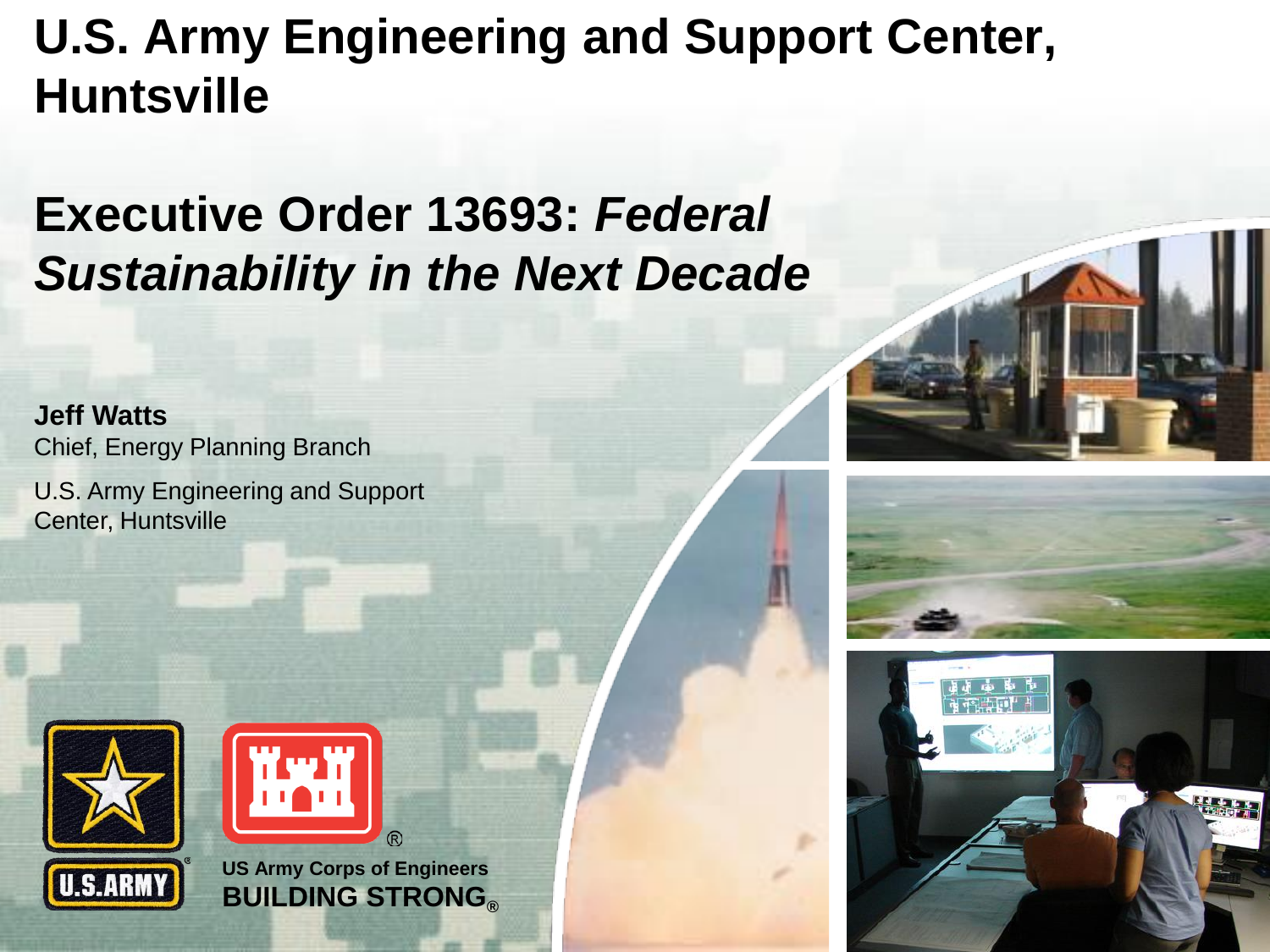### EO 13693 *Summary of Requirements*

#### ➢ **Goals:**

❑ Agency Green House Gas (GHG) - Reduce agency Scope 1 (all direct GHG) and 2 ( indirect GHG emissions from consumption of purchased electricity, heat or steam) GHG emissions by atleast 40% by 2025

• Baseline – relative to a fiscal year 2008 baseline

❑ Agency Sustainability - Reduce Building Energy Use Intensity (EUI) measured in BTU/SF by 2.5 percent annually through end of fiscal year 2025

- Baseline Agency's building use in fiscal year 2015
- Utilize Agency progress to-date
- ❑ Foster innovation
- ❑ Reducing spending
- ❑ Strengthen communities

#### ➢ **How:**

- ❑ Increase efficiency
- ❑ Improve environmental performance
- ❑ Use remote building energy performance assessment auditing technology



❖NOTE: Scope 3 – Other indirect emissions, such as the extraction and production of purchased materials and fuels, transport-related activities in vehicles not owned or controlled by the reporting entity, electricityrelated activities (e.g. T&D losses) not covered in Scope 2, outsourced activities, waste disposal, etc.



#### **BUILDING STRONG®**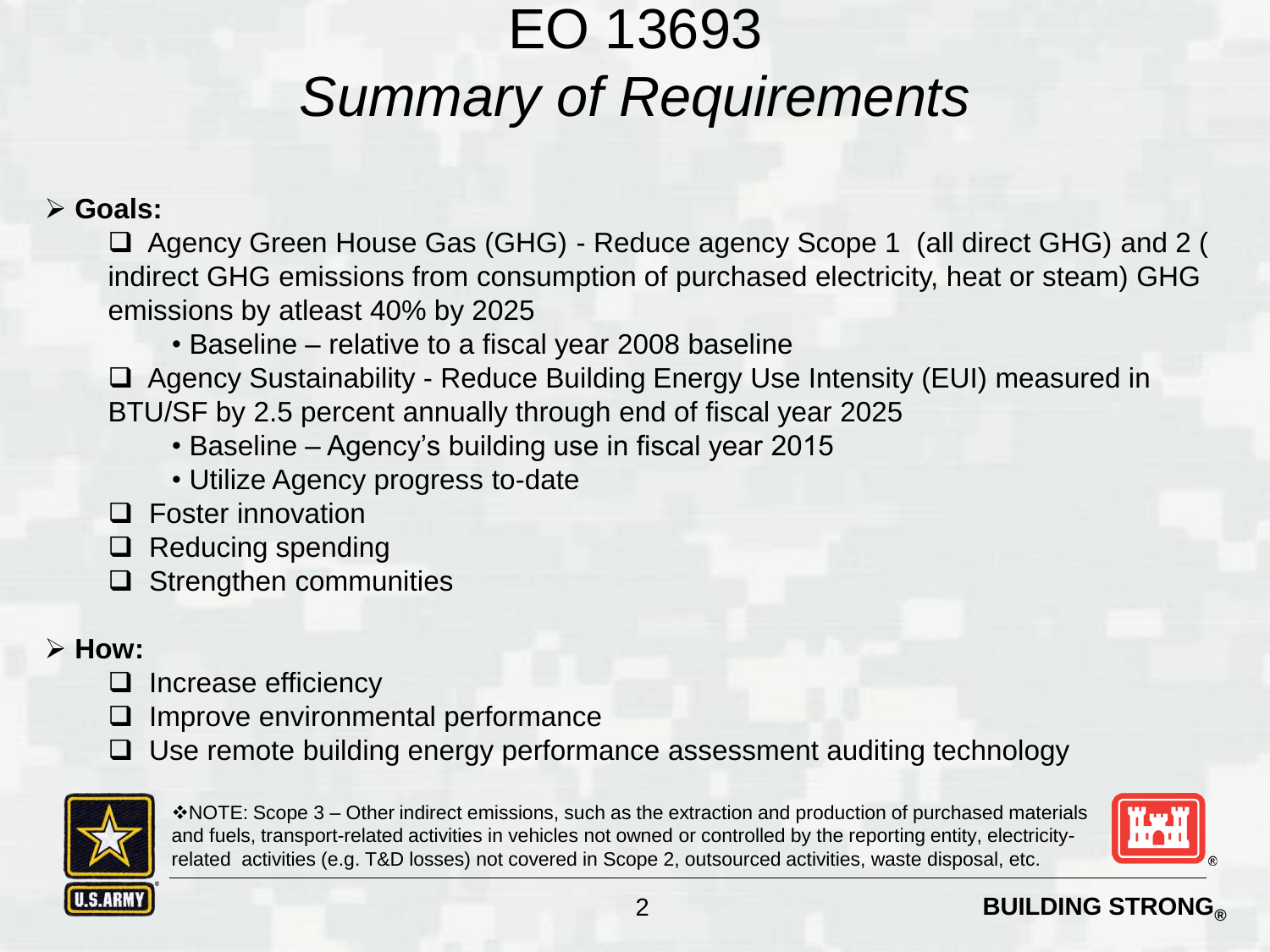### EO 13693 Contents

- ➢ Revokes and builds on EO 13514 and EO 13423 and others
- ➢ GHG and Sustainability Goals
	- ❑ Building efficiency and management
	- ❑ Energy portfolio, including clean and renewable alternatives
	- ❑ Water use efficiency
	- ❑ Fleet efficiency
	- ❑ Sustainable acquisition and supply chain GHG management
	- ❑ Pollution prevention
	- ❑ Electronic Stewardship
- ➢ Regional and cross-agency coordination
- $\triangleright$  Employee training
- ➢ Federal facility climate preparedness and resilience
- ➢ Prescribed duties for
	- ❑ CEQ Chair
	- ❑ OMB Director
	- ❑ Federal Chief Sustainability Officer
	- ❑ Principal Agencies
	- ❑ Contributing Agencies
	- ❑ Agency Chief Sustainability Officers



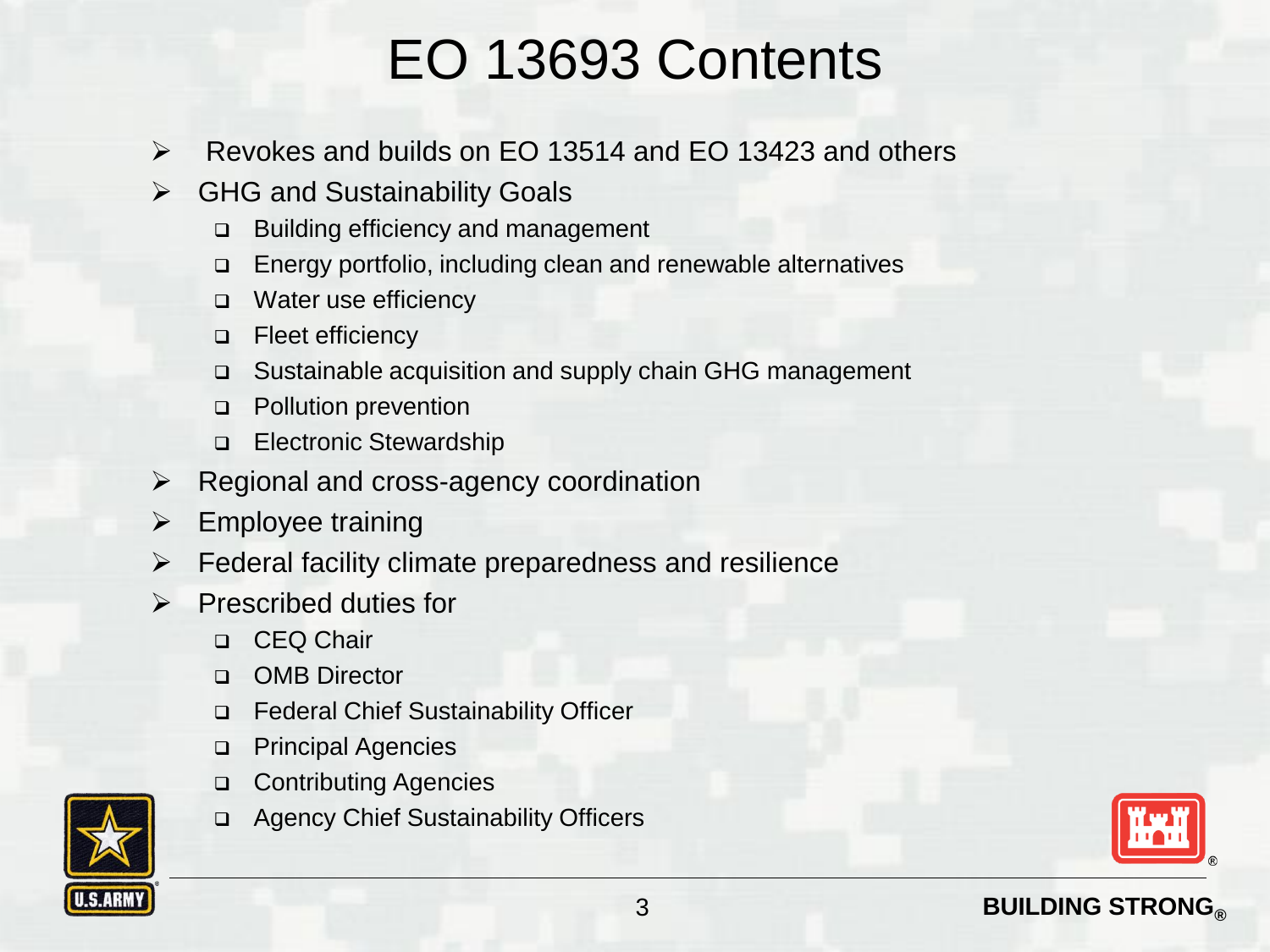### **Highlights**

- ➢ Federal government-wide Scope 1 and 2 reduction goal
	- ❑ EO 13514: General statement to reduce GHGs
- $\triangleright$  Added NF3 to the list of gases defined as GHGs
- ➢ Expanding Scope 3 categories: start reporting building energy for leased space >10,000 sq ft in FY2016
- $\triangleright$  New specific targets for data center energy efficiency
- ➢ Pollution prevention
	- ❑ GHG inventory impact set as a consideration criterion for chemical acquisition, use, and disposal decisions
	- ❑ No specific goals or limits specified. Essentially no change from EO 13514
- $\triangleright$  Sustainable acquisition
	- ❑ Purchase SNAP chemicals or other alternatives to high global warming potential hydro fluorocarbons to the maximum extent practicable
	- ❑ Specific requirements for the largest 7 procuring agencies (to be identified annually) to consider GHGs in their supply chains and contracts
		- EO 13514 looked at feasibility of contractor requirements

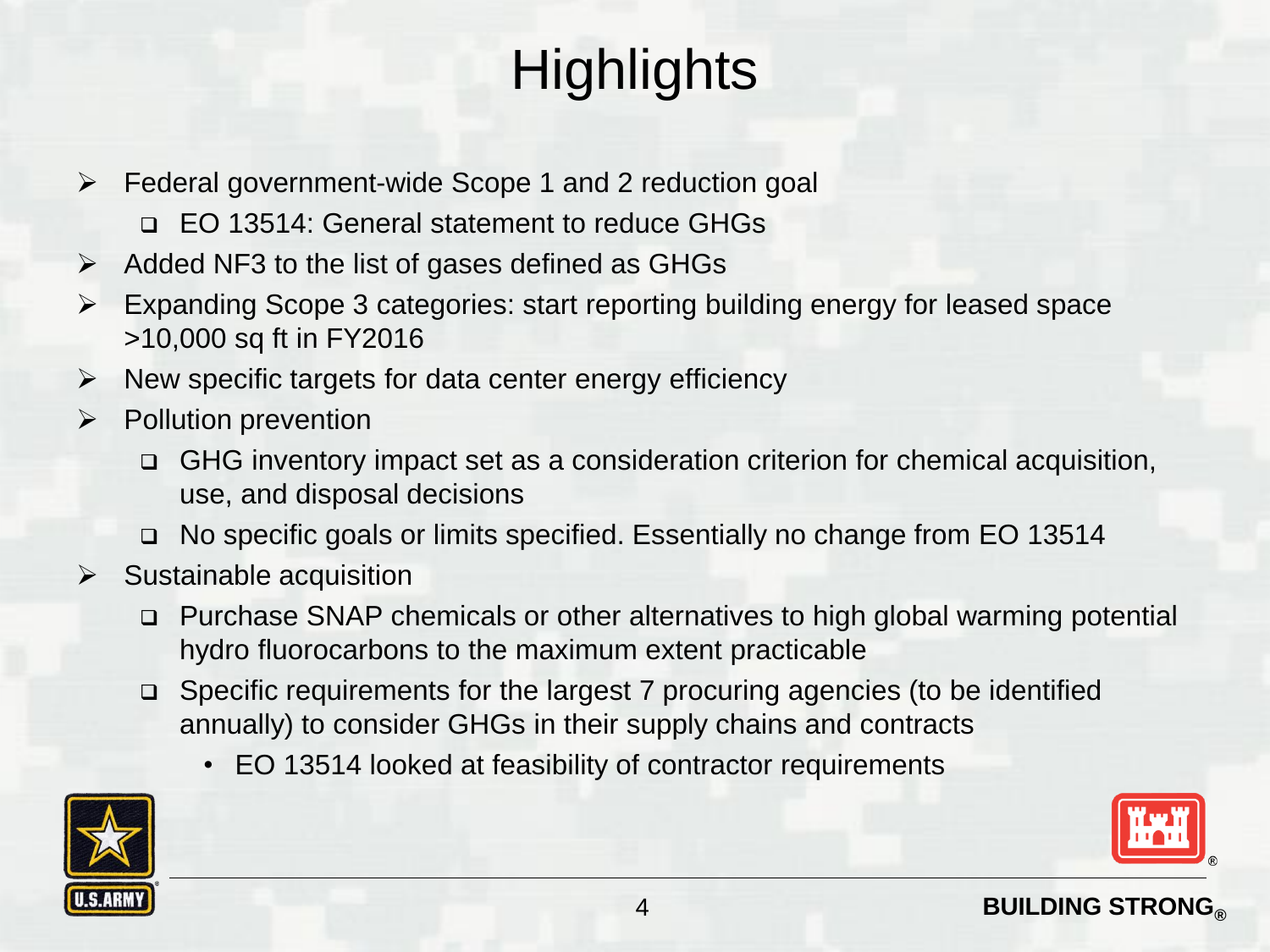## **Energy Toolbox**

**Pathway to Net Zero, Energy Security and Meeting Federal Mandates**

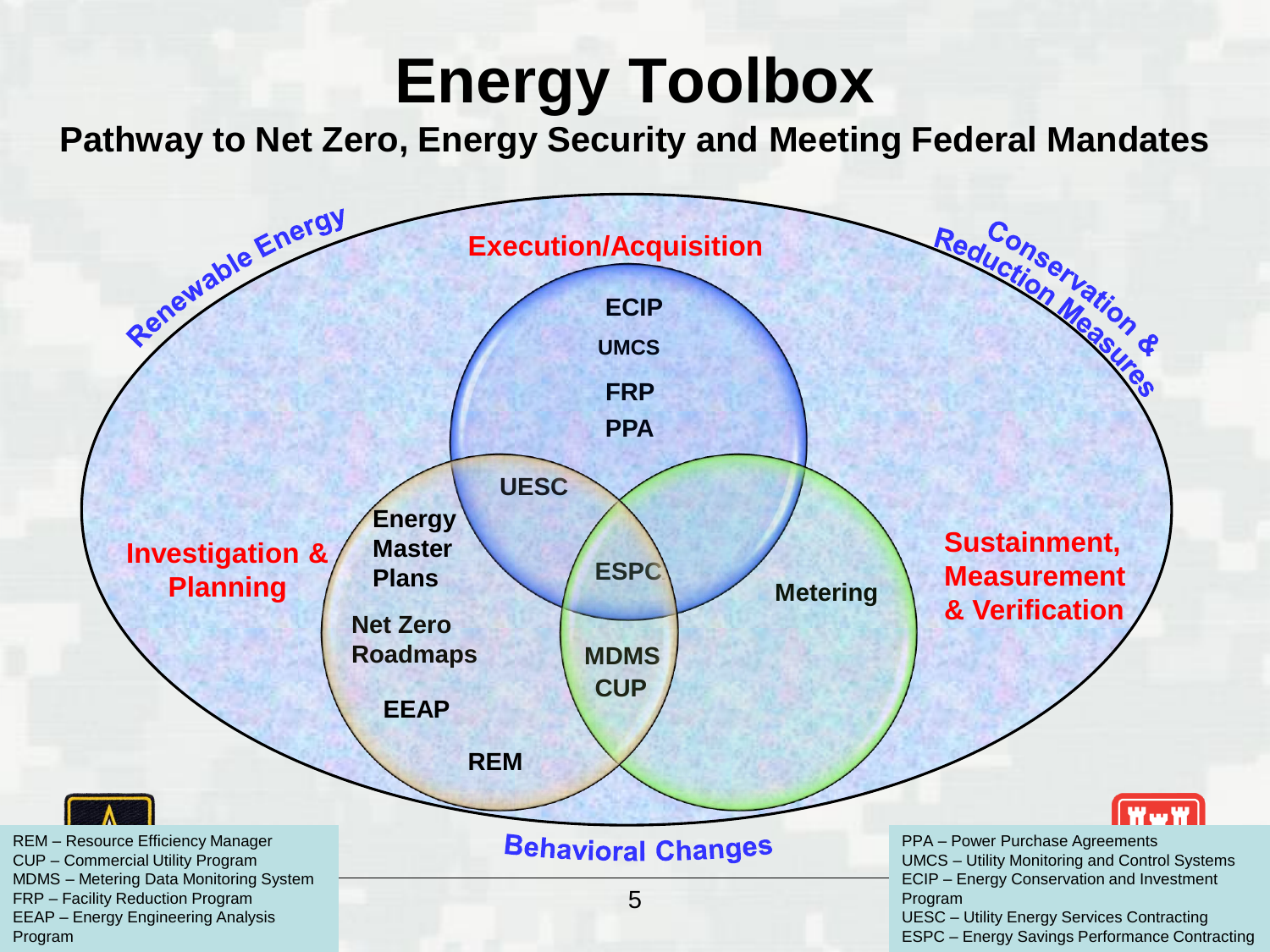### **USACE Strategies**

- **Huntsville Center manages a portfolio of energy programs and acquisition vehicles to support Army and DoD in meeting energy mandates** 
	- ► Achieving net zero / energy goals requires full utilization of the energy toolbox
	- ► Leverage best practices comprehensive planning; resource efficiency managers; alternative financing, energy management control systems; building envelope
- **Moving to holistic, multi-dimensional approach to energy solutions** 
	- ► Resource Efficiency Manager (REM) workshop
- **EEMP-USACE Memorandum of Understanding (MOU) for Performance Contracting** 
	- ► Better standardize efforts across Federal government
	- ► Create channel for Federal agencies to execute ESPCs through FEMP IDIQ utilizing USACE services / model
	- ► USACE ESPC MATOC III to support Army and DoD agencies
- **Strengthen FEMP partnership -- align to support FEMP execution needs** 
	- ► Assisting Federal agencies to achieve President's Performance Contracting Challenge (PPCC) goals
	- ► Assisting Federal agencies with broader energy goals / mandates



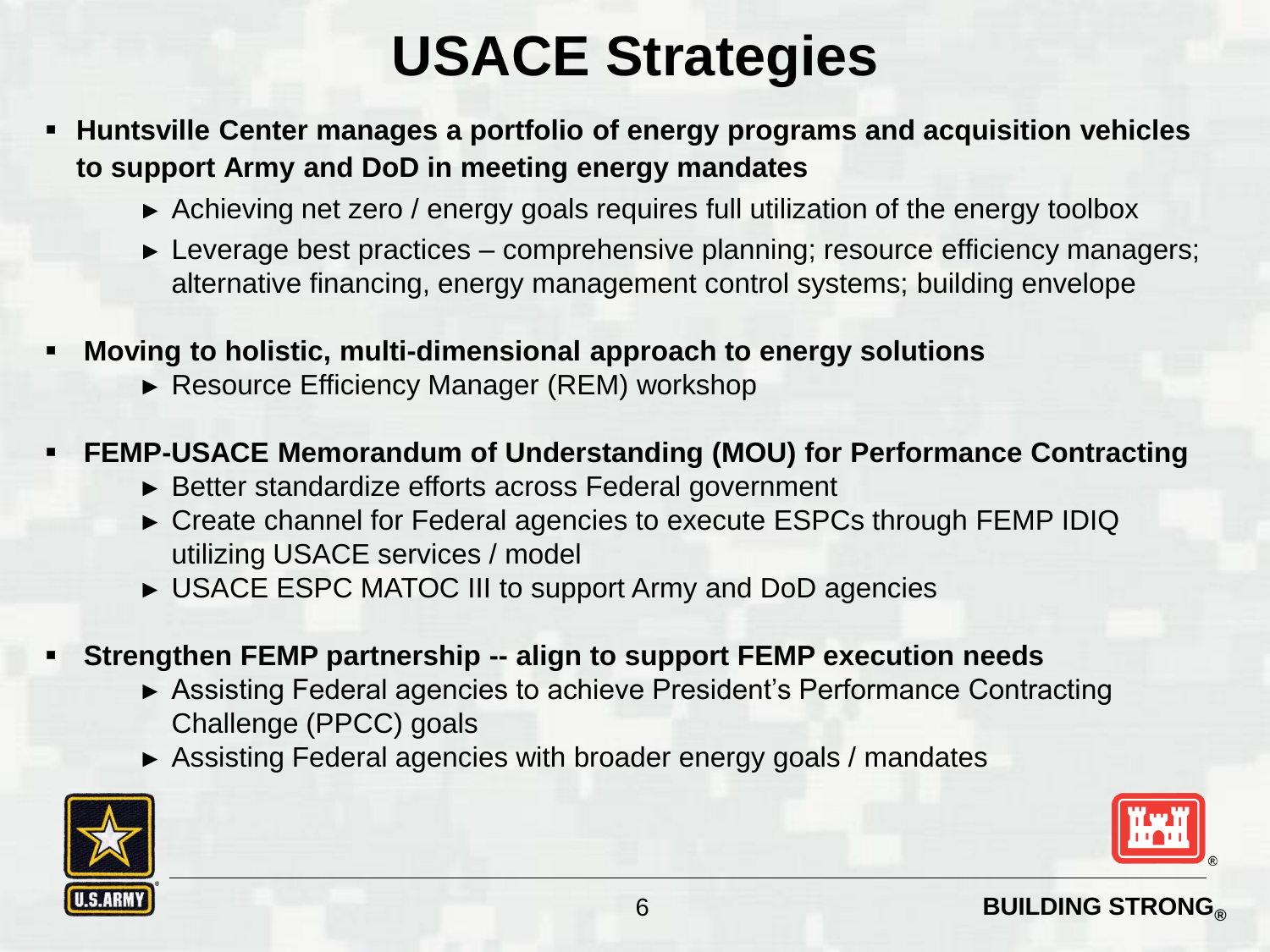### **Support to Office of Energy Initiatives (OEI)**

- HNC awarded \$7B Power Purchase Agreement (PPA) MATOC in FY15. Ninetyfour companies awarded technology specific base contracts: 50 solar; 21 wind; 17 biomass and 6 geothermal.
	- ► Critical tool for support of the Army's large scale renewable energy goals.
	- ► Current Acquisitions:
		- Redstone Arsenal 14 MW Solar PV (PPA MATOC)
		- Redstone Arsenal 25+MW Cogeneration Heat and Power facility (Full and Open Competition)
		- Fort Campbell 3.1MW Solar PV (PPA MATOC)
- HNC provides total funds management services, third party financed contract development (PPA), program management and technical support by HNC and Corps Districts
- PPA MATOC has 28 small businesses in the 4 technology groups (Biomass, Geothermal, Wind, Solar). We are currently reviewing the Ft Campbell solar solicitation packages that were offered to the solar small business pool.

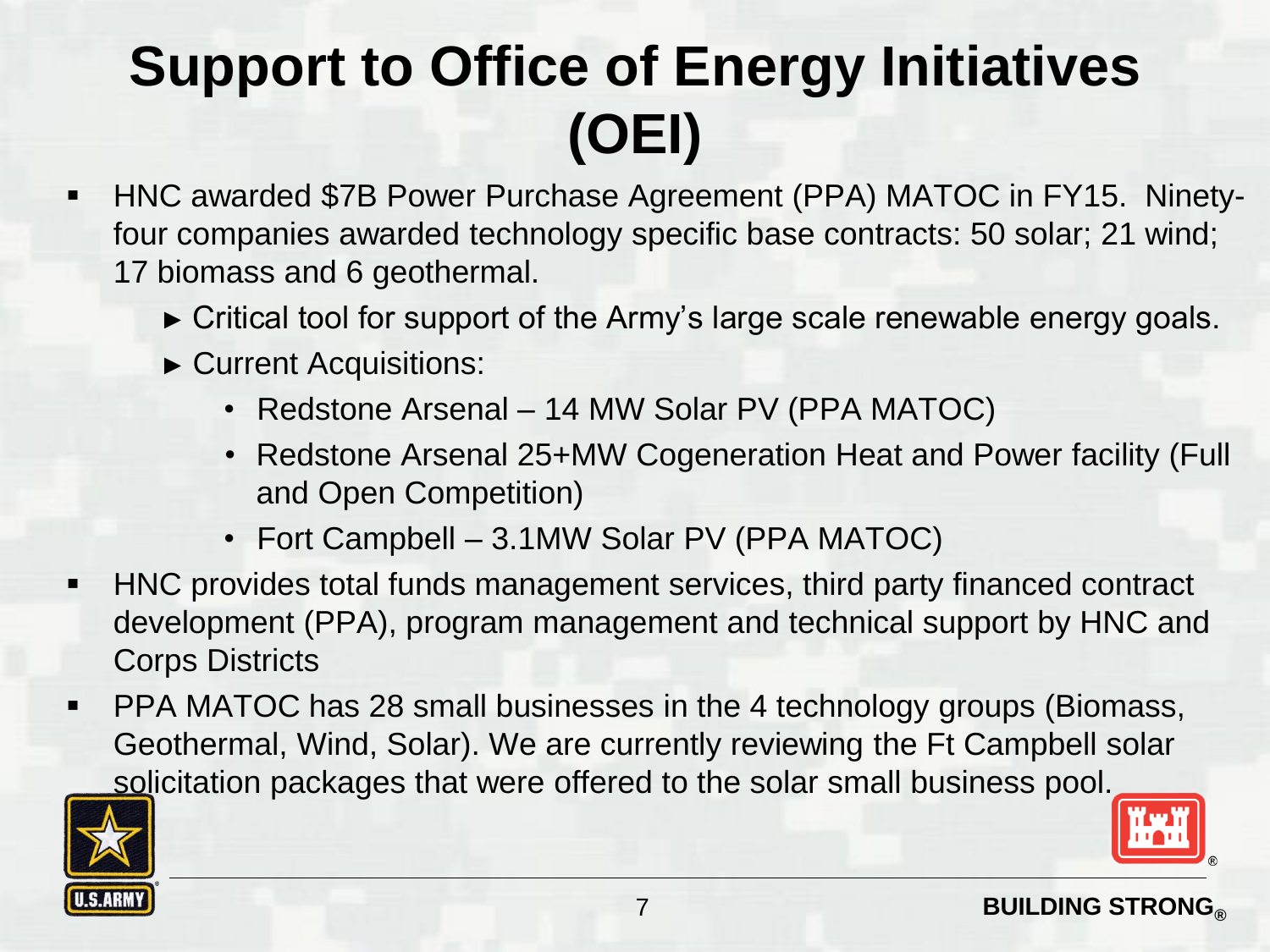# Industrial Control System (ICS) Cybersecurity TCX

**Program Description:** Leverages ICS cybersecurity technical expertise throughout USACE and, on a reimbursable basis, to ensure that USACE delivers secure facilities to its military missions clients

#### ▪ **Responsibilities:**

•Provide ICS cybersecurity technical services for MILCON, SRM and O&M projects

• Assist HQ USACE with development of policy and guidance as it pertains to ICS/PIT cybersecurity

• Expand ICS cybersecurity community knowledge

• Influence Army and Office of Sec Def ICS Cybersecurity Policy



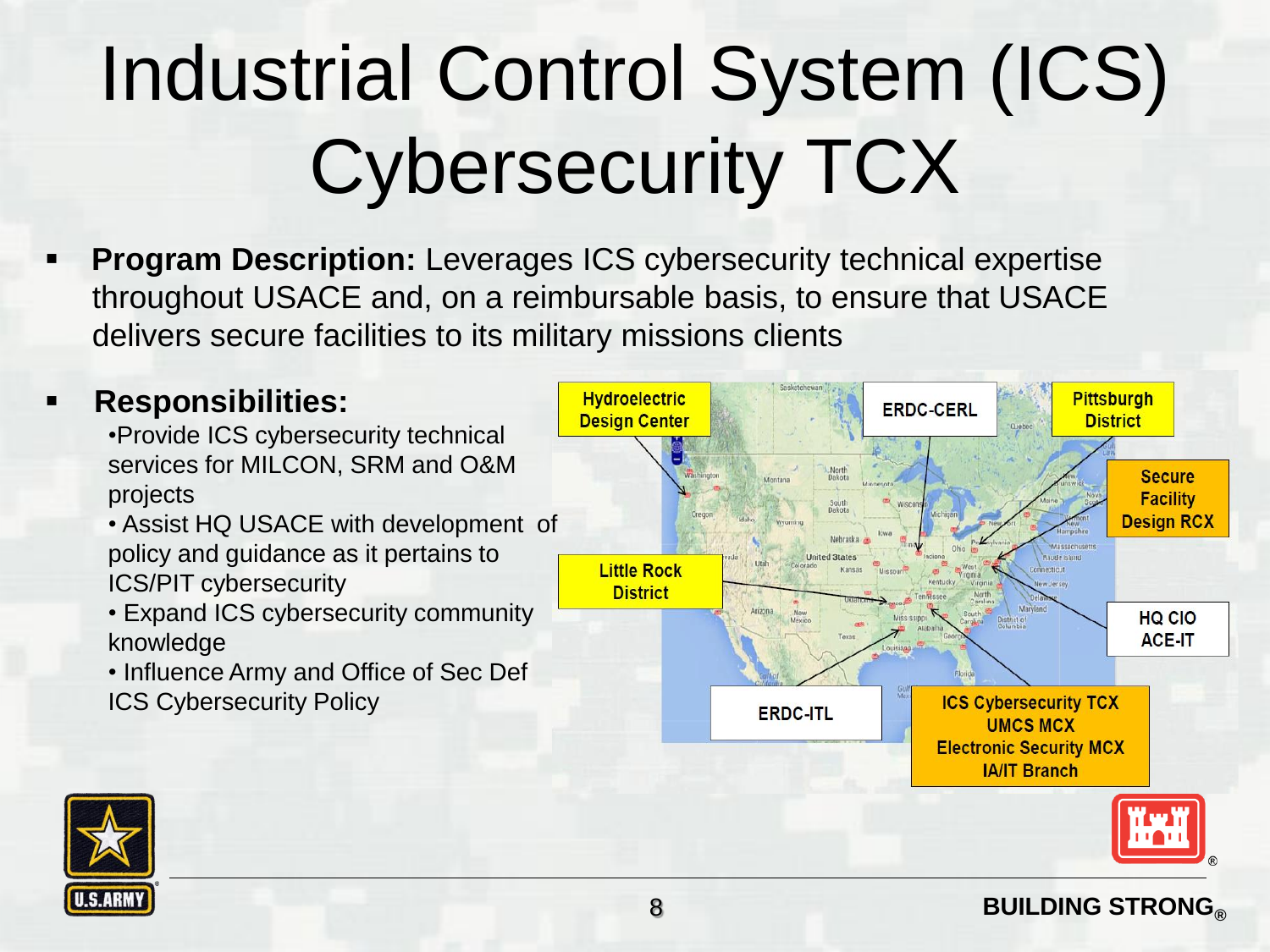# Questions?





#### **BUILDING STRONG®**